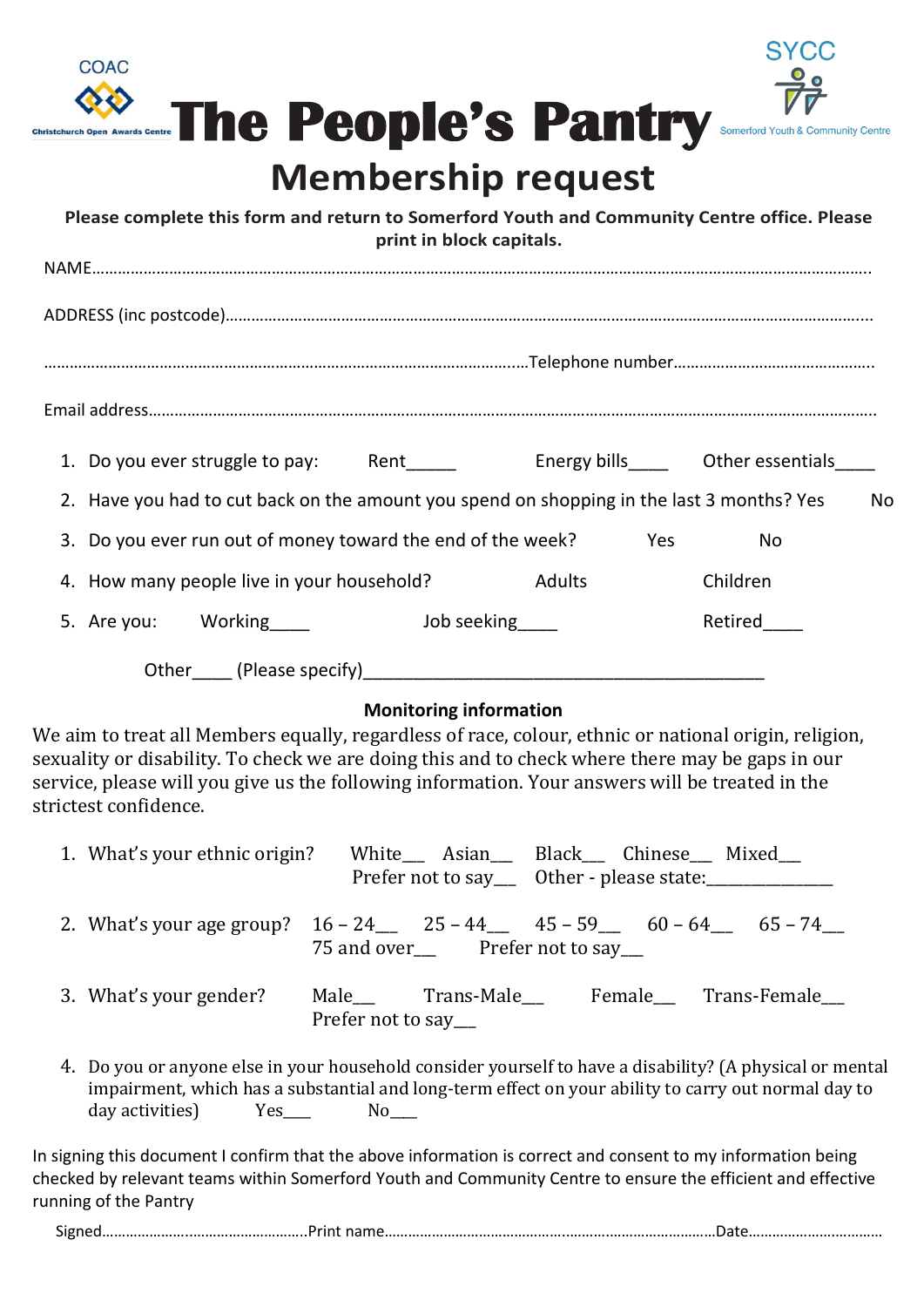



### **Membership rules**

Thank you for applying to become a member. This is a summary of the key things you need to know.

### **Membership**

- 150 memberships are available each pantry.
- Membership is awarded on a first come first serve basis and any applications received after meeting the 150 available will be placed on a waiting list.
- Membership entitles you to **one visit per week**
- Membership is restricted to one per household; proof you live there must be provided e.g. utility bill
- Membership is **£3.00 per week.**
- The People's Pantry reserves the right to cancel or refuse your membership. Examples include
	- If you do not use the pantry **over a three-week period**
	- You move away from the area.
	- You are found to be abusive towards
	- the pantry's volunteers or
	- customers
	- If it is proven that you have sold any Pantry items on to a third party
- If membership is cancelled due to non-attendance you can reapply but may be placed on a waiting list.
- Membership is **reviewed every 3 months**
- Membership is for local residents who meet the criteria and live in the catchment area of a pantry.

### **Using the pantry**

- Members **must give their membership number and payment** to the pantry shop assistant.
- To comply with food safety regulations stipulated by the pantry's suppliers **you must bring and use the provided freezer bags.** Failure to do so will prevent you from accessing your weekly pantry shop.
- Members must also **provide an upto-date temperature reading** from their fridge and freezer (using the provided thermometers). For food to be supplied fridges must read a temperature of between 2C to 4C and freezers must measure between -18C to -23C
- Items available may vary from week to week due to availability from our suppliers.
- To ensure that members get a fair share of the stock available, we may limit some to allow for one per customer.
- There is no guaranteed availability of any item week from week

#### **Food information**

- It is the responsibility of pantry members to ensure they check food ingredients for any intolerances or allergies they may have towards food products.
- The People's Pantry may receive some food products that come without labelling, in these cases the pantry will try to the best of their ability to provide a list of ingredients on a separate ingredients sheet.
- The People's Pantry may stock items which have passed their best before date. Best Before dates are about quality, not safety. When this date has passed, it doesn't mean that the food will be harmful, but it might begin to lose its flavour or texture. These items will be clearly marked.

| For Office use only |  |  |  |  |  |  |  |  |  |
|---------------------|--|--|--|--|--|--|--|--|--|
|                     |  |  |  |  |  |  |  |  |  |
|                     |  |  |  |  |  |  |  |  |  |
|                     |  |  |  |  |  |  |  |  |  |
|                     |  |  |  |  |  |  |  |  |  |
|                     |  |  |  |  |  |  |  |  |  |